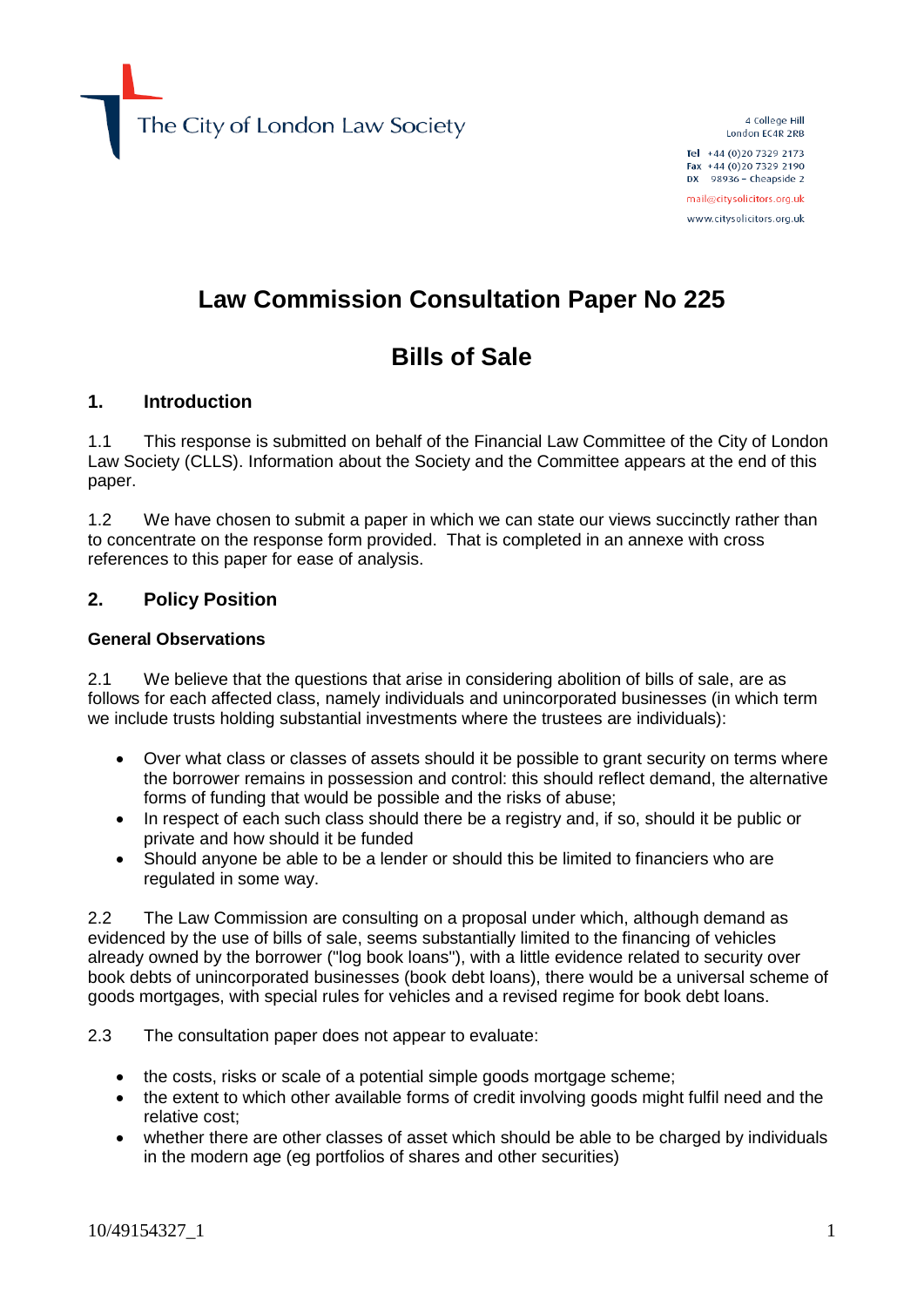We think these would be essential areas of research before proceeding to recommendation of a new scheme.

2.4 In this response we have endeavoured to make some suggestions which we believe might address needs identified by the Law Commission in different ways. We also comment on aspects of the proposals put forward, largely in the attached response form.

## **Lack of case for wholesale replacement of the Bills of Sale regime**

2.5 We see no benefit to consumers or to the nation in general in replacing the Bills of Sale regime with a new regime in the manner proposed by the Law Commission. We do not think that the case is made out in Chapter 7 of the Report for taking this approach. While it is true that there are certain limited areas where an argument may be made that simple repeal of the Bills of Sale Acts could be a detriment to individuals or unincorporated business borrowers, we do not think that there is any case, either in terms of consumer welfare or efficiency for embarking on a costly wholesale reform of the bills of sale regime.[QI]

2.6 In the few areas where some case may be made out, then we believe that there are less cumbersome and more cost effective ways of dealing with the matter. These would be, we believe, considerably cheaper for the public purse and avoid the risk of creating a widely used regime that could inflict misery on the poorest in society, encouraging the charging of relatively low value household goods as a routine matter to a much greater extent than occurs currently.

2.7 The implications of creating a system which would facilitate the prospect that essential goods, such as cookers and refrigerators, are provided by charities or social services to alleviate an individual's poverty, yet could be mortgaged by that individual the next day to raise money and then repossessed in short order for non-payment appear not to have been considered at all.

2.8 We think that any system allowing finance to be raised in respect of goods already owned on the basis that the borrower retains possession should be subject to a substantial minimum value requirement, indexed annually, so that it keeps pace with inflation. In addition, there is a case that certain essential household goods (and possibly vital business equipment of a sole trader) should have special protection in the repossession regime in any event. [Q9] We believe, contrary to the views of the Law Commission, that there are two compelling reasons for having a minimum value:

- To ensure that the potentially oppressive use of very small value loans on a secured or "repossessible" basis is discouraged;
- To ensure that court resources are not taken up in arguments about the repossession of low value goods. Repossession, or the threat of it, can be used as an instrument of oppression, even when there would seem little practical point in the exercise, as the goods would have no more than minimal or scrap value, while having great utility to the consumer.

### **Dangers of allowing security to extend to non-monetary obligations.**

2.9 The suggestion that security should be allowed to extend to non-monetary obligations smacks of the re-introduction of the system of trucking, bondage or even slavery – since this could make it virtually impossible ever to be free of a goods mortgage - and we think that this proposal has no place at all in legislation for a modern society. [Q5(2)]

# **Cost to the Public Purse – the proper role of the Courts in a modern society**

2.10 From the perspective of the public purse, the proposed registration scheme and the undoubted increase in the need for court orders for repossession when the amount repaid exceeds 1/3rd of the debt would place a very substantial burden on the courts. This would apply both to the High Court, as the proposed registration body, and to the lower courts in relation to repossession orders, where, with current fee rates, there is a risk that the costs (which would fall on the borrower) may well exceed the value of the charged goods. We had understood that the policy aim

10/49154327\_1 2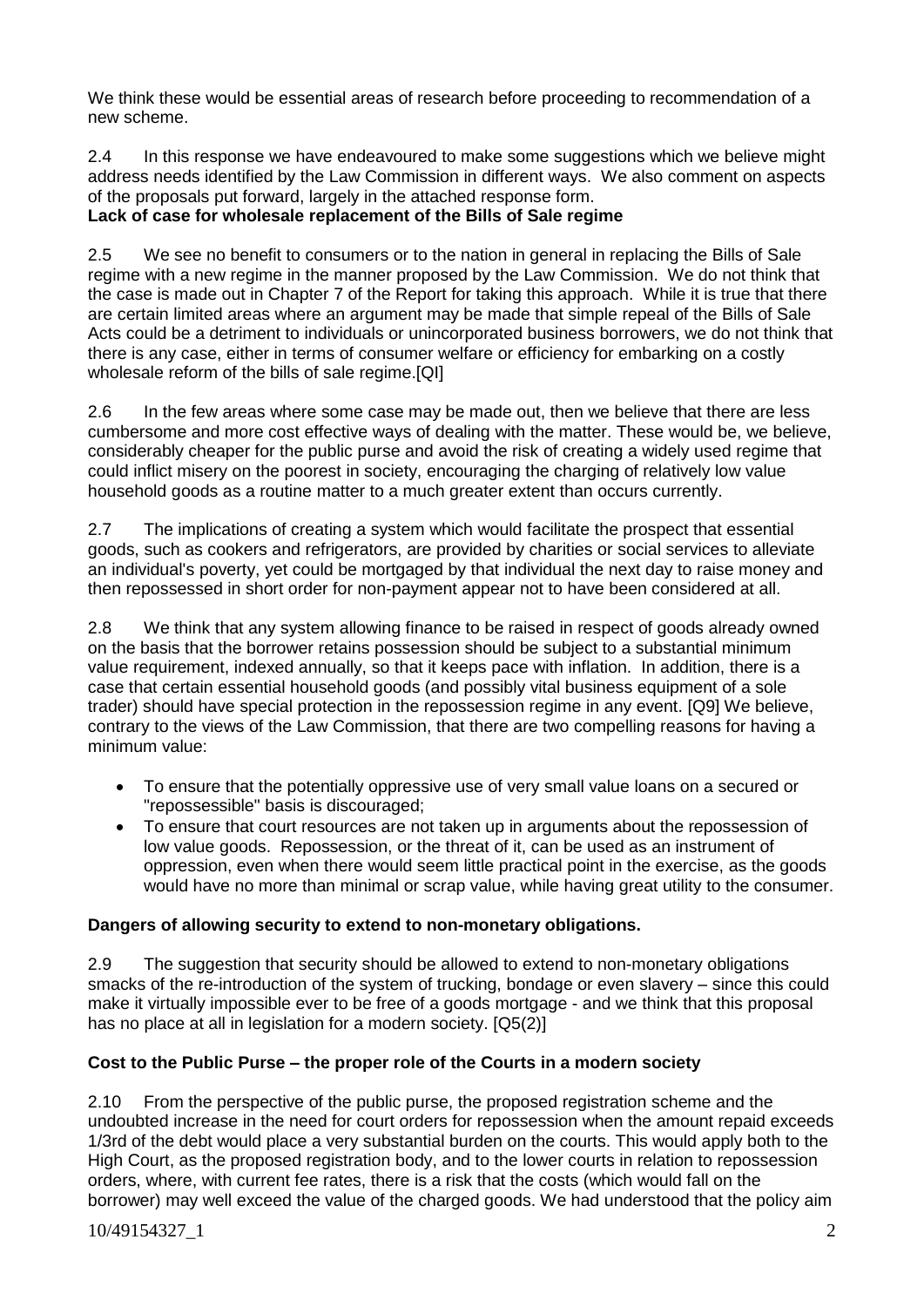of the Ministry of Justice is to reduce the number of small value claims that might take up court time, while the proposals would undoubtedly have the opposite effect.

2.11 The job of the High Court should be focused on the administration of justice. Giving it an enhanced registry function is both incompatible with its modern role and would involve unnecessary cost burdens. The Court simply does not have the infrastructure to keep track of potentially a hugely increased number of registrations relating to relatively low value loans. This may not have mattered while Bills of Sale Acts gave rise to a small volume of registrations, but the proposals would potentially require extensive investment in registry IT, even if vehicle mortgages were dealt with in a separate private system.

2.12 This Committee's experience of use of the High Court as a registry largely relates to its function as a registry relating to administrations and liquidations of companies (many of which do not themselves require court proceedings), where we experience considerable difficulties in collecting up-to-date information. The Court Service has made it clear to us it has neither the resources or the appetite to improve its services in this regard and we see no reason why they would welcome a new and expanded role in relation to goods mortgages other than vehicle mortgages, especially as the changes would be likely to make them much more numerous than the number of non-vehicle bills of sale are currently.

2.13 We believe strongly that any existing registry functions should be either abolished or transferred from the High Court to an appropriate dedicated registry, so that the High Court can concentrate on its primary role in the administration of civil justice. The only registers it should maintain should relate to legal proceedings before the High Court.

2.14 We are concerned that the discussion at 10.65 et seq of the Consultation paper (while reflecting that the current court system is unsuitable) does not even consider use of an alternative body for non-vehicle mortgages and that none of the consultation questions actually address the suitability of the High Court as a registration body, but simply assume it.[Q20]

### **Summary Conclusion on Policy**

2.15 We think that a policy that in practice allows only very limited grants of security by individuals has served this country well and exceptions should only be made where there is a compelling case – as with agricultural charges, or very high value items such as ships and aircraft and real estate. We therefore urge that the Law Commission recommends the abolition of bills of sale without any comprehensive replacement. This should include not just repeal of the Bills of Sales Acts, but abolition of any legal effect for bills of sale. Mere repeal of the Acts could revive prior common law.

#### **Regulation of Lenders**

2.16 We note that there does not seem to be any certainty that all lenders would be regulated. Now that there is no financial limit on consumer loans regulated under the Consumer Credit Acts, it is most likely that unregulated loans will be made by unregulated lenders. Yet it is proposed (eg Q27) that borrowers should be less protected in such cases. We believe that the proposed approach would increase the risk of oppressive behaviour by some lenders, including in family situations. Any new scheme should take great care not to create opportunities for oppression and limitation of any new form of security taking to situations where the lender is regulated and the protections of (or equivalent to) those under the Consumer Credit Acts, would be helpful in this regard.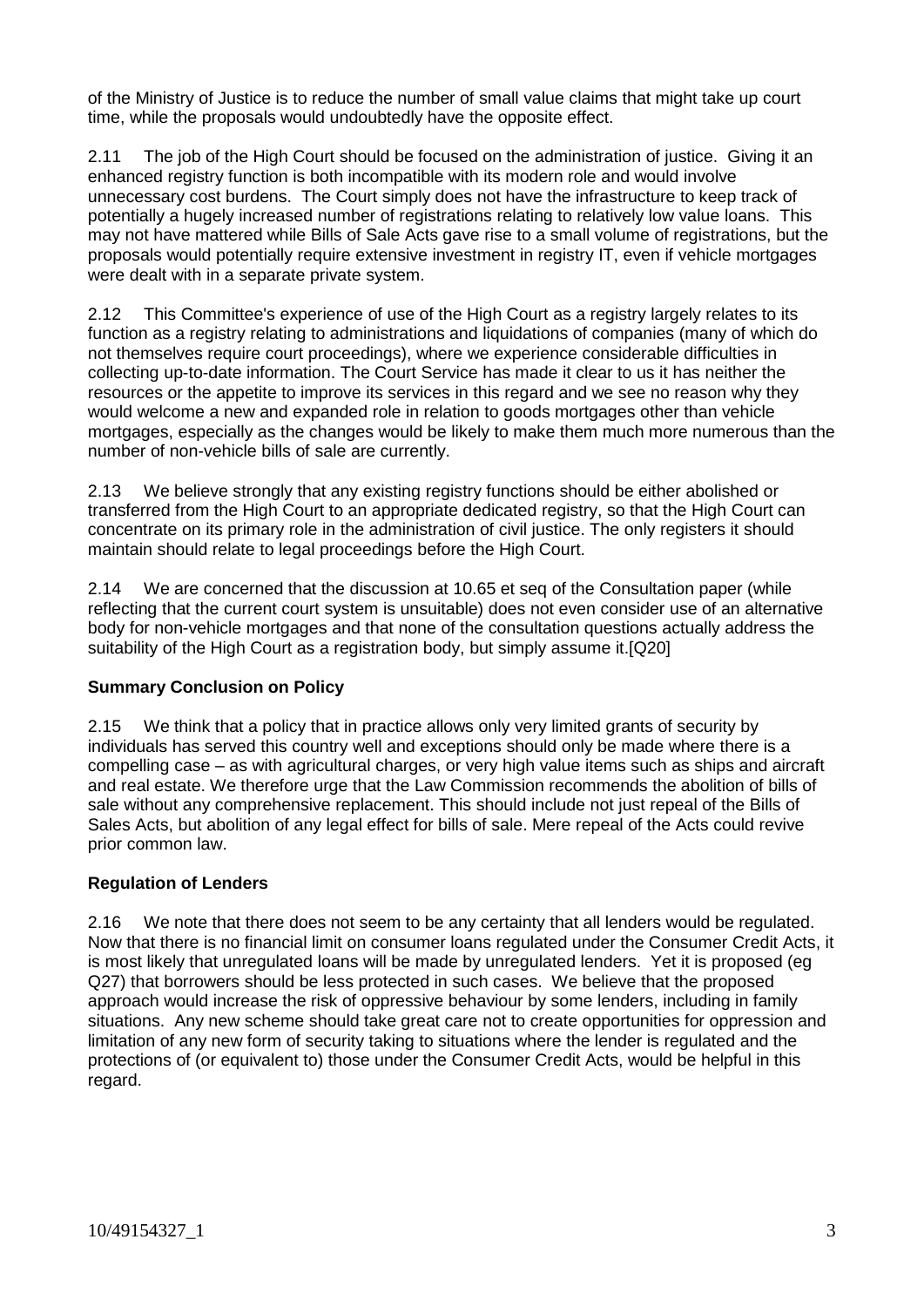## **3. Possible areas where secured loans currently facilitated by bills of sale should continue to be facilitated**

## **Logbook Loans**

3.1 We note that many consumer groups would be happy to see log book loans abolished, but we also note that over 40 thousand are entered into each year, mostly relating to already owned vehicles. This number is, however, small compared with the numbers of hire purchase and conditional sale agreements relating to new vehicles. We do not think therefore that it is a basis for creating a new form of mortgage with its own registry. It would be better to overcome any obstacles to using hire-purchase or conditional sale in those cases. For example, if there are problems with the use of hire purchase or conditional sale agreements in relation to vehicles already owned by the consumer arising from liability concerns or additional tax charges (eg VAT), the only change which may be needed to facilitate the lending by way of hire purchase or conditional sale in respect of a vehicle already owned by a consumer, would be to ensure that, after the abolition of bills of sale, an agreement to transfer ownership of a vehicle from an individual to a financier as an immediate preparatory step to it being the subject of a hire purchase or conditional sale agreement can be made on a basis which is tax and liability neutral and that the end repurchase by the consumer should similarly be tax and liability neutral. It should surely be possible to legislate to treat this step as part of the financing structure with tax and liability neutrality without creating a whole new and different legal structure with somewhat different protections for the borrower than those afforded under consumer credit legislation. One complex system for vehicle financing is quite enough and creation of a replacement for the current relatively little used alternative, seems likely to be both inefficient and costly.

3.2 We believe that there is a strong case that the protections of the Consumer Credit Acts should apply to all vehicle related loans made on terms that the financier has the right to repossess the vehicle. We also believe that such an approach is cost effective, given the relatively low number of log book loans and log book lenders as compared with the hire purchase/conditional sale market. The legal complexities of a separate system are not justified. We note that the Law Commission has some unease regarding aspects of the Consumer Credit Acts, but as they say this is a separate issue: in our view,it provides no justification for continuing or recasting a parallel system for secured vehicle loans.

3.3 As for other goods, we disagree with the Law Commission's view that there should be no minimum value for such transactions: see comments at 2.8 above. We believe that there should be a minimum value in the vehicle as the date of the transaction, which should be indexed to keep pace with inflation.

3.4 We believe that the vehicle financing industry already maintains its own records of leased and conditionally sold vehicles. While work towards instant verification of the provenance of a vehicle is welcome and would provide the best solution to the problems caused by the borrower's ostensible ownership of the financed vehicle, it seems to us it is up to the industry to decide how far they want to create a public register of financed vehicles, which would be funded by the industry, and for the Government to decide whether, as a matter of policy, such a register should require authorisation, eg from the FCA as the regulator of the industry members.[Qs 17-19]

3.5 Careful consideration should also be given to whether unregulated lenders can benefit from vehicle mortgages and, if so, with what safeguards.

### **Security over the book debts of unincorporated businesses**

3.6 The case for improving borrowing options for small businesses is strong. In the corporate world factoring arrangements by way of outright assignment are often backed up by a floating charge over the same class of debts and the arrangements under the Bills of Sale Acts can satisfy a similar function.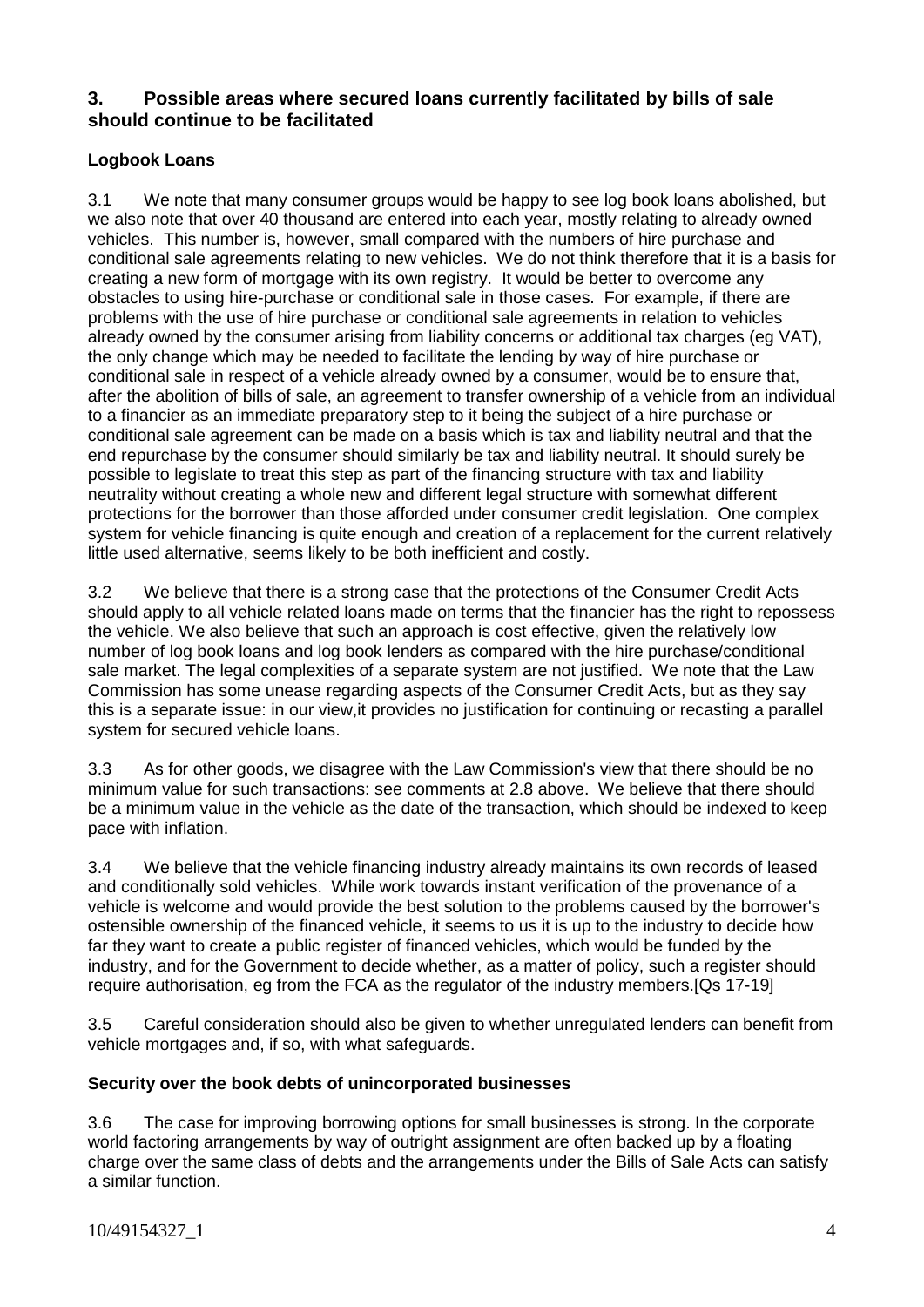3.7 We question again, however, whether the proposals take the right approach. Businesses with enough volume of book debts to justify the cost this "belt and braces" approach must be close to the size where incorporation might be advised. As the government reduces red tape for small companies, incorporation and related reporting obligations will become less onerous and the need for a separate security method for unincorporated businesses less necessary. It is certainly desirable that any method available is as close as possible to that for incorporated businesses.

3.8 We therefore suggest that sole traders and partnerships without legal personality are enabled to make a voluntary registration at Companies Registry as unincorporated businesses and that any business that has so registered should be able to create a charge over the business assets (but not the personal assets) of its sole trader or partnership on substantially the same terms and subject to the same requirements as if it were a company. This proposal would cover a wider range of assets that book debts, but could be restricted to book debts if so desired, though we doubt that this is necessary. [Q13]

3.9 By piggy-backing on the existing system for corporate charges cost and legal complication could be minimized and transparency would be improved as the Companies Registry is readily accessible.

3.10 Consideration would need to be given to the position on insolvency and whether the charged assets should be available to a trustee in bankruptcy to the same extent as similarly charged corporate assets are available to an administrator.

3.11 The comments at 2.7-2.9 above about the unsuitability of the High Court as a registry also apply to these proposals.

#### **Security over high value assets of high net worth individuals**

3.9 There is an obvious lacuna in that assets such as yachts and private planes will continue to be able to be given in security by individual owners, but, if bills of sale are abolished, not items such as valuable works of art and antiques, unless they are pledged, in which case the owner would be deprived of enjoyment of the asset. In many cases this problem may be avoided by use of a corporate ownership structure if such valuable assets have to be used to raise finance.

3.10 It does not appear from the information that the Law Commission has that bills of sale are much used in respect of such assets. It would be possible to take steps to gauge interest in the relevant business sector (eg fine art dealers and auction houses and providers of their financing schemes) in establishing an authorised register of secured financings and whether this could be set up, including consideration of what law would be appropriate to allow charges (or transfer to hire purchase/conditional sale (see 3.1 above) in respect of high value items and whether a registry was needed and could be funded, at a cost which would be reasonable to the industry and borrowers.

3.11 The case would need to be made to government that there would be a real need and an appropriate minimum value for the charged asset (not the amount of the loan) established. We do not see this system as at all suitable for rapidly depreciating or lower value household goods, but for items of substantial longer term, even if fluctuating, value.

3.12 There is a strong argument that a system of giving security over individually owned portfolios of securities (and portfolios held by trusts with individual trustees) should be considered, if there is sufficient interest from lenders.[Q6] In such a case future assets in this class should also be able to be charged. [Q10] In this case, use of records kept by the intermediaries who hold most quoted securities may provide an alternative to a registry.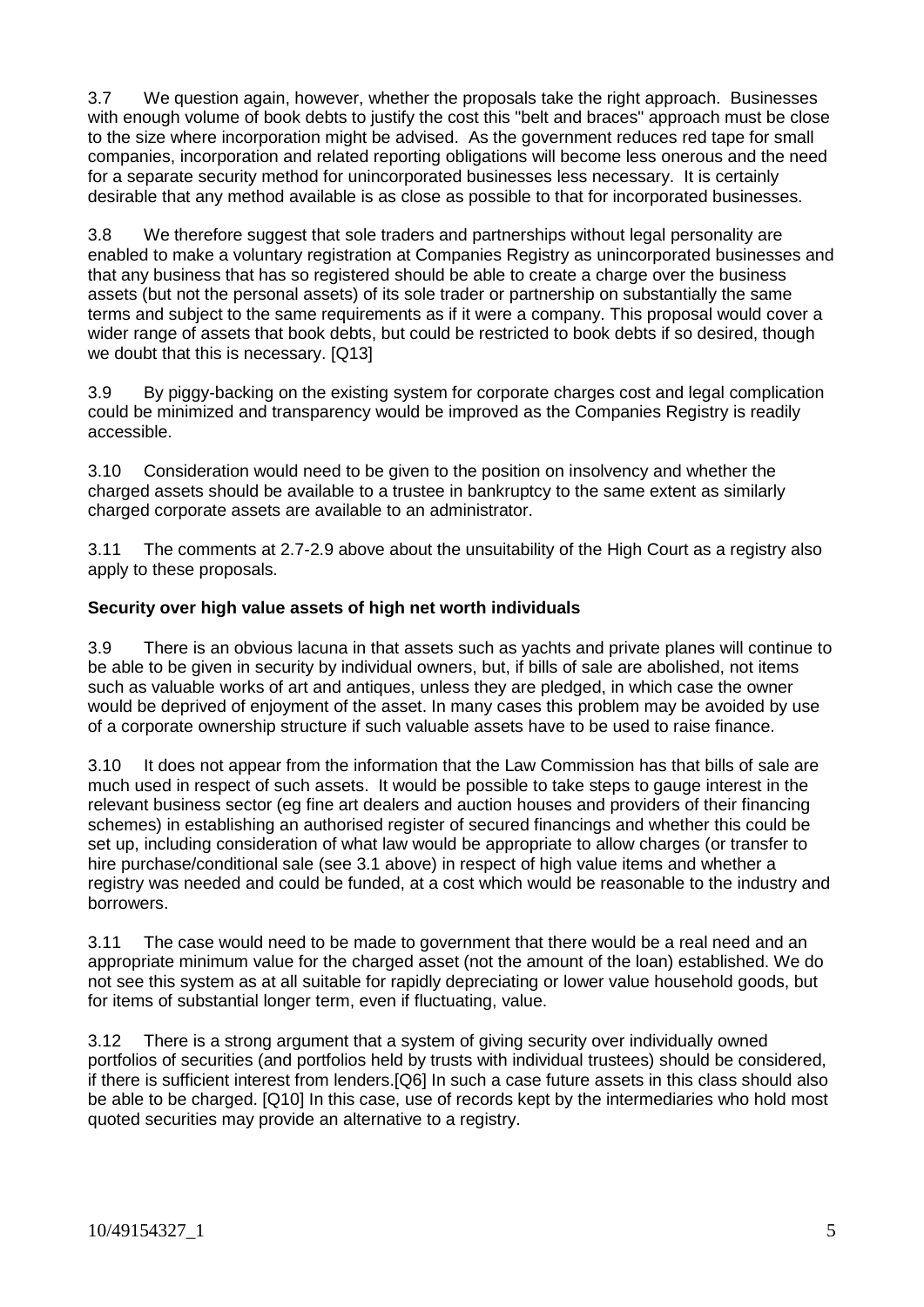# **4. Absolute Bills of Sale**

4.1 Given the reference in the Consultation Paper to the way that absolute bills of sale might be used to shield assets from creditors or thwart a divorce settlement (2.37), we do not consider it would be appropriate to simply deregulate this form of bill of sale. Rather they should be abolished or made of no legal effect, like other bills of sale, as part of the repeal process. [Q14]

# **5. Issues related to the proposed new processes for Goods Mortgages**

### **Requirement for "wet-ink" signatures**

5.1 Having regard to Directive 199/93/EC on an Community Framework for Electronic Signatures and its UK implementation, the Electronic Communications Act 2000, and to the replacement of the Directive with effect from 1<sup>st</sup> July 2016 by Regulation(EU) No 910/2014 on Electronic Identification and Trust Services for electronic transactions in the internal market Section 4, especially the terms of Article 25, which will be directly effective in the United Kingdom, the requirement for wet ink signatures would be over-ridden by the requirement of these laws to recognise electronic signatures and give legal effect to documents signed in this manner. [Q11(2)]

5.2 Electronic signature methods can include the signature of a witness, so we see no problem with the requirement that the borrower's signature must be witnessed.

5.3 We believe that consumers and businesses are increasingly expecting to be able to make financial commitments by electronic means and to have confidence that they are not more open to fraud than wet-ink signatures. Domestic and international national policy favours the development of eCommerce. In addition, we are aware that Major financial institutions in the UK are already using these methods in dealing with their customers. This change in practice needs to be recognised in the Law Commission's proposals.

### **Unsuitablity of the High Court as a Registry**

5.4 We refer to our comments at paragraphs 2.10-2.14 above.

# 6. **About CLLS and the Financial Law Committee**

The City of London Law Society (CLLS) represents approximately 14,000 City lawyers through individual and corporate membership including some of the largest international law firms in the world. These law firms advise a variety of clients from multinational companies and financial institutions to Government Departments, often in relation to complex, multijurisdictional legal issues. The CLLS responds to a variety of consultations on issues of importance to its members through its 19 specialist committees.

The Committee submitting this paper is made up of solicitors specialising in UK and international financial law in a number of law firms based in the City of London, who advise and act for UK and international financial institutions and businesses and for regulatory and governmental bodies on financial law matters.

The Committee Members are:

10/49154327\_1 6 Dorothy Livingston (Chairperson) – Herbert Smith Freehills LLP Penny Angell – Hogan Lovells LLP John Davies – Simmons & Simmons LLP David Ereira – Linklaters LLP Matthew Dening – Sidley Austin LLP Charles Cochrane – Clifford Chance LLP Mark Evans – Travers Smith LLP